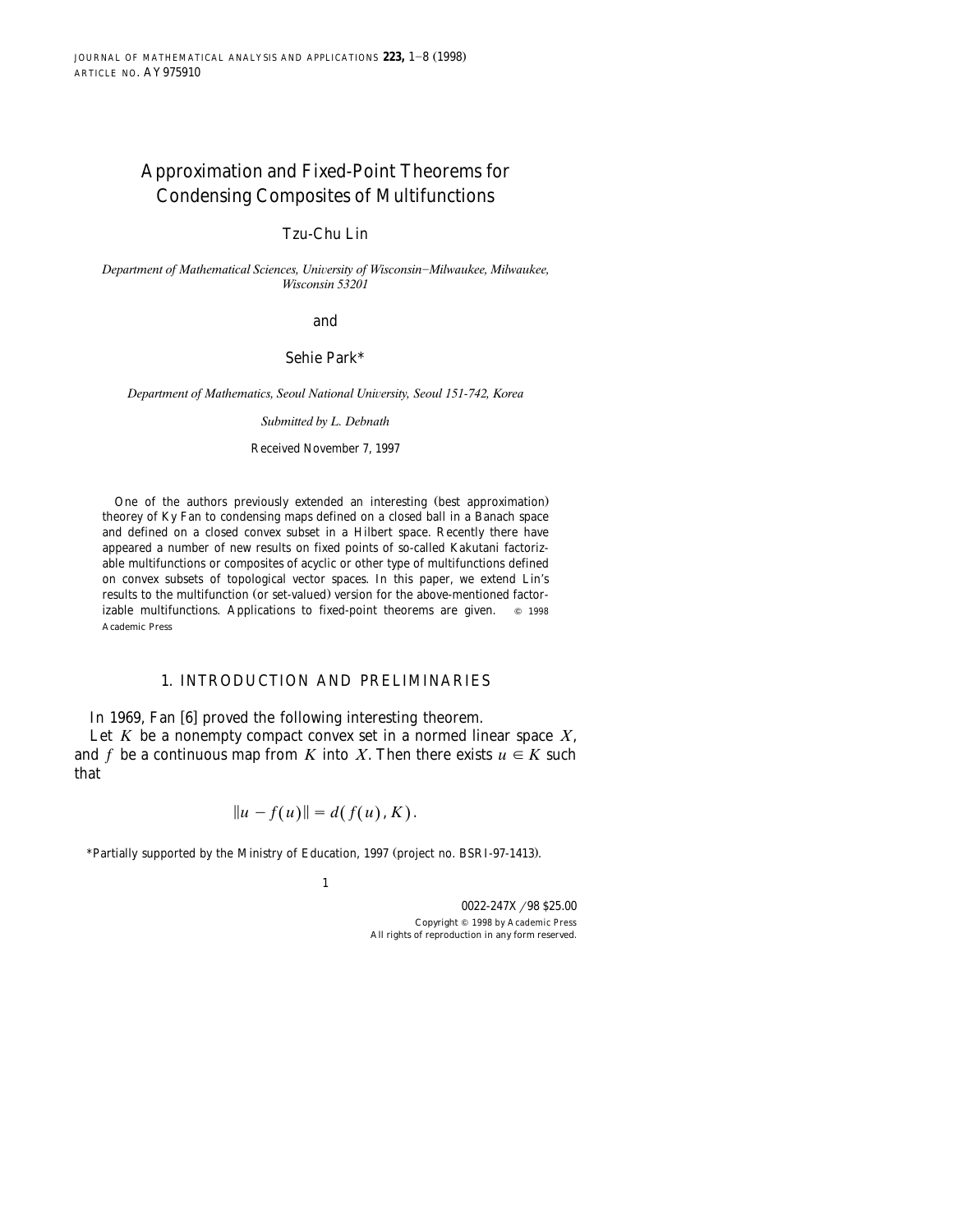Since then, various apsects of this theorem have been studied by Fan [7], Lin  $[13-16]$ , Lin and Yen  $[17]$ , Reich  $[24]$ , etc., for the single-valued function case; and by Ha [9], Kong and Ding  $[10]$ , Park et al.  $[22]$ , Reich [[23](#page-7-0)], and Sehgal and Singh  $[25, 26]$  for multivalued function case.

Recently there have appeared a number of new results on fixed points of so-called Kakutani factorizable multifunctions or composites of acyclic or other type of multifunctions defined on convex subsets of topological vector spaces. For example, see  $[1, 2, 11, 12, 19, 20-22]$ .

In  $[13]$ , Lin proved Fan's theorem for a continuous condensing map defined on a closed ball in a Banach space or on a closed convex subset of a Hilbert space. In this paper, we extend Lin's results to the multifunction (or set-valued) version for the above-mentioned factorizable multifunctions.

We first introduce our notations and definitions.

Let *B* be a nonempty bounded subset of a Banach space *X*, and  $\gamma(B)$ be the (Kuratowski) measure of noncompactness, i.e., let  $\gamma(B)$  be the infinum of  $\{r > 0 \mid B \text{ can be covered by a finite number of sets of }$ diameter  $\leq r$  or  $\{r > 0 \mid B \text{ can be covered by a finite number of balls of }$ radius *r*4.

Let *S* be a nonempty subset of a Banach space *X* and *f* be a continuous map from *S* into *X*. If for every nonempty bounded subset *B* of *S* with  $\gamma(B) > 0$ , we have  $\gamma(f(B)) < \gamma(B)$ , then *f* is called *condensing*. If there exists  $k, 0 \le k \le 1$ , such that for each nonempty bounded subset *B* of *S* we have  $\gamma(f(B)) \leq k\gamma(B)$ , then *f* is called *k*-*set*-*contractive*.

The inward set of *S* at  $x \in S$  is defined by

$$
I_{S}(x) = \{x + c(z - x) \mid z \in S, c > 0\}
$$

and cl  $I_s(x)$  is the closure of  $I_s(x)$ .

Let *S* be a nonempty subset of a normed linear space *X*. For each *x* in *X*, define

$$
d(x, S) = \inf\{||x - y|| | y \in S\},\
$$

and

$$
p_S(x) = \{ y \in S \mid ||x - y|| = d(x, S) \}.
$$

The set-valued map  $p_s$  is called the *metric projection on* S. If  $P_s$  is a single-valued map, it is called a *proximity map*. When there is no confusion, we will use  $p$  instead of  $p_{\mathcal{S}}$ . We will denote the closure of  $S$  as cl  $S$ , the closed convex hull of *S* as cl co *S*, the boundary of *S* as bdy *S*, and the interior of *S* as int *S*.

A multifunction or map  $F: X \to 2^Y \setminus \{\emptyset\}$  is a function from a set *X* into the power set of *Y*, that is, a function with nonempty values  $F(x) \subset Y$ .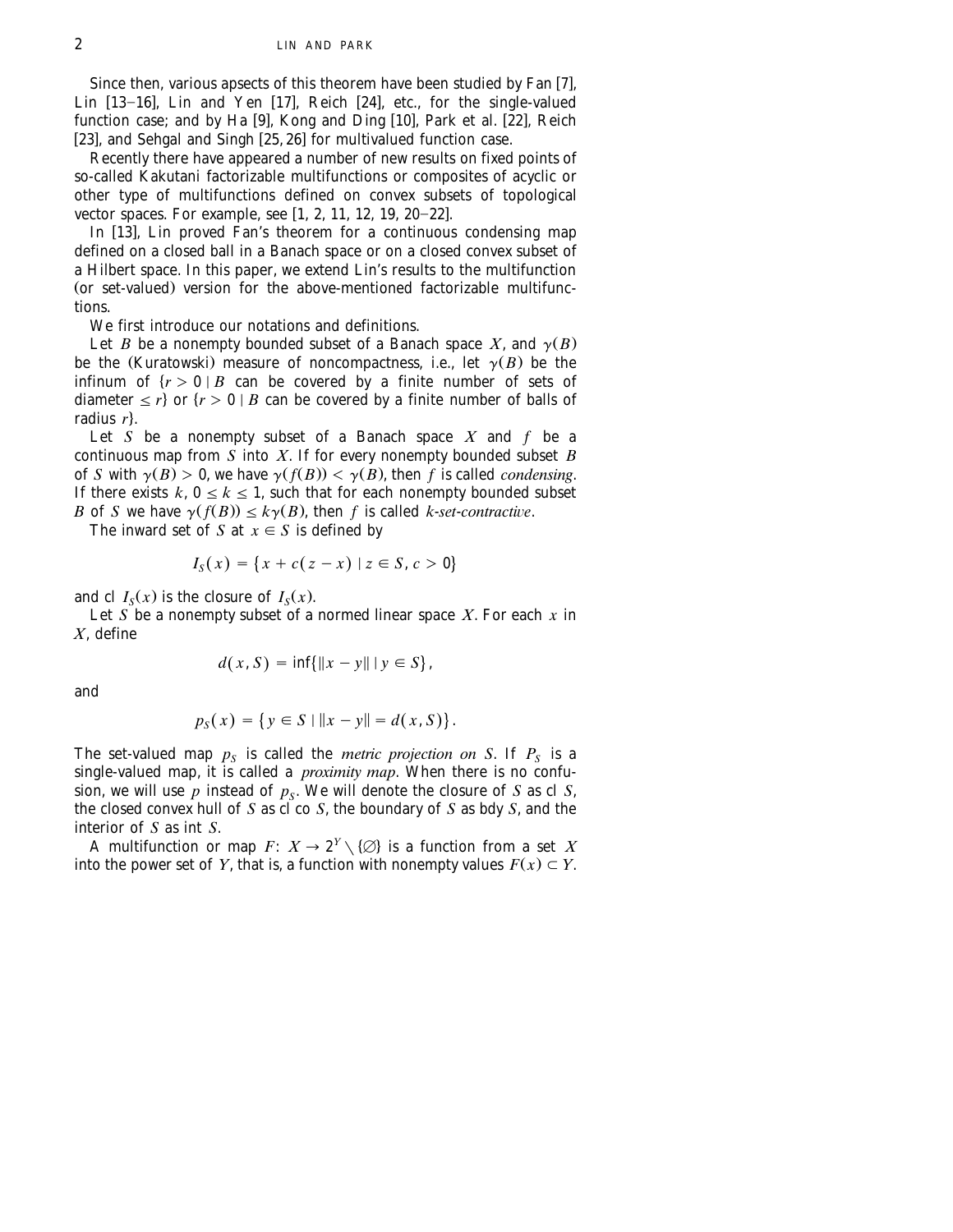For  $A \subset X$ , let  $F(A) = \bigcup \{F(x) \mid x \in A\}$ . A map  $F: X \to 2^Y$  is compact if  $F(X)$  is relatively compact in a topological space *Y*. For any  $B \subset Y$ , the (lower) inverse of *B* under *F* is defined by  $F^{-}(B) = \{x \in X \mid F(x) \cap B \neq \emptyset\}$  $\emptyset$ }. Given two maps  $F : X \to 2^Y$  and  $G : Y \to 2^Z$ , the composite *GF*:  $X \to 2^Z$  is defined by  $(GF)(x) = G(F(x))$  for each  $x \in X$ .

For topological spaces *X* and *Y*, a map  $F: X \to 2^Y$  is upper semicontinuous (u.s.c.) if, for each closed set  $B \subset Y$ ,  $F^{-}(B)$  is closed in *X*; lower semicontinuous (l.s.c.) if, for each open set  $B \subset Y$ ,  $F^{-}(B)$  is open in *X*; and continuous if *F* is both u.s.c. and l.s.c. A set  $K \subset X$  is called <sup>s</sup>-*compact* if *K* is a countable union of compace sets. A nonempty topological space is acyclic if all of its reduced Cech homology groups over rationals vanish.

In a topological vector space *E*, any convex hulls of its finite subsets will be called *polytopes*.

Given a class  $X$  of maps,  $X(X, Y)$  denotes the set of maps  $F: X \to 2^Y$ belonging to  $\mathbb{X},$  and  $\mathbb{X}_{\mathrm{c}}$  the set of finite composites of maps in  $\mathbb{X}.$ 

A class  $\mathbb U$  of maps is defined by the following properties:

- (i)  $\cup$  contains the class  $\mathbb C$  of (single-valued) continuous functions.
- (ii) Each  $F \in \mathbb{U}_c$  is u.s.c. and compact-valued.

(iii) For any polytope *P*,  $F \in \mathbb{U}_c(P, P)$  has a fixed point, where the intermediate spaces of composites are suitably chosen for each U.

Examples of  $\mathbb U$  are  $\mathbb C$ , the Kakutani map  $\mathbb K$  (with convex values), the Aronszajn maps M (with  $R_{\delta}$  values), the approachable maps A [[1, 2](#page-6-0)], the acyclic maps  $\mathbb {V}$  (with acyclic values), the O'Neill maps  $\mathbb {N}$  (continuous with values consisting of one or *m* acyclic components, with *m* fixed), admissible maps in the sense of Gorniewicz, permissible maps of Dzedzej, and many others. For details, see  $[8, 19, 20]$ .

We introduce two more classes:

(1)  $F \in \bigcup_{c}^{\sigma}(X, Y)$ , if for any  $\sigma$ -compact subset *K* of *X*, there is an  $\tilde{F} \in \bigcup_{c}(K, Y)$  such that  $\tilde{F}(x) \subset F(x)$  for each  $x \in K$ .

(2)  $F \in \bigcup_{c}^{k}(X, Y)$ , if for any compact subset *K* of *X*, there is an  $\tilde{F} \in \bigcup_{c}(K, Y)$  such that  $\tilde{F}(x) \subset F(x)$  for each  $x \in K$ .

Note that  $\mathbb{U} \subset \mathbb{U}_c \subset \mathbb{U}_c^{\sigma} \subset \mathbb{U}_c^{\kappa}$ . Those classes are due to one of the authors (see [19, 20]). Examples of  $\mathbb{U}_c^{\sigma}$  are  $\mathbb{K}_c^{\sigma}$  due to Lassonde [11] and  $\mathbb{V}_c^{\sigma}$ due to Park et al. [22]. Moreover, approximable maps due to Ben-El-Mechaiekh and Idzik [3] belong to  $\mathbb{U}_c^{\kappa}$ . An u.s.c. map defined on a compact convex subset of a locally convex Hausdorff topological vector space with compact values is approximable whenever its values are all convex, contractible, decomposable, or  $\infty$ -proximally connected. See [3].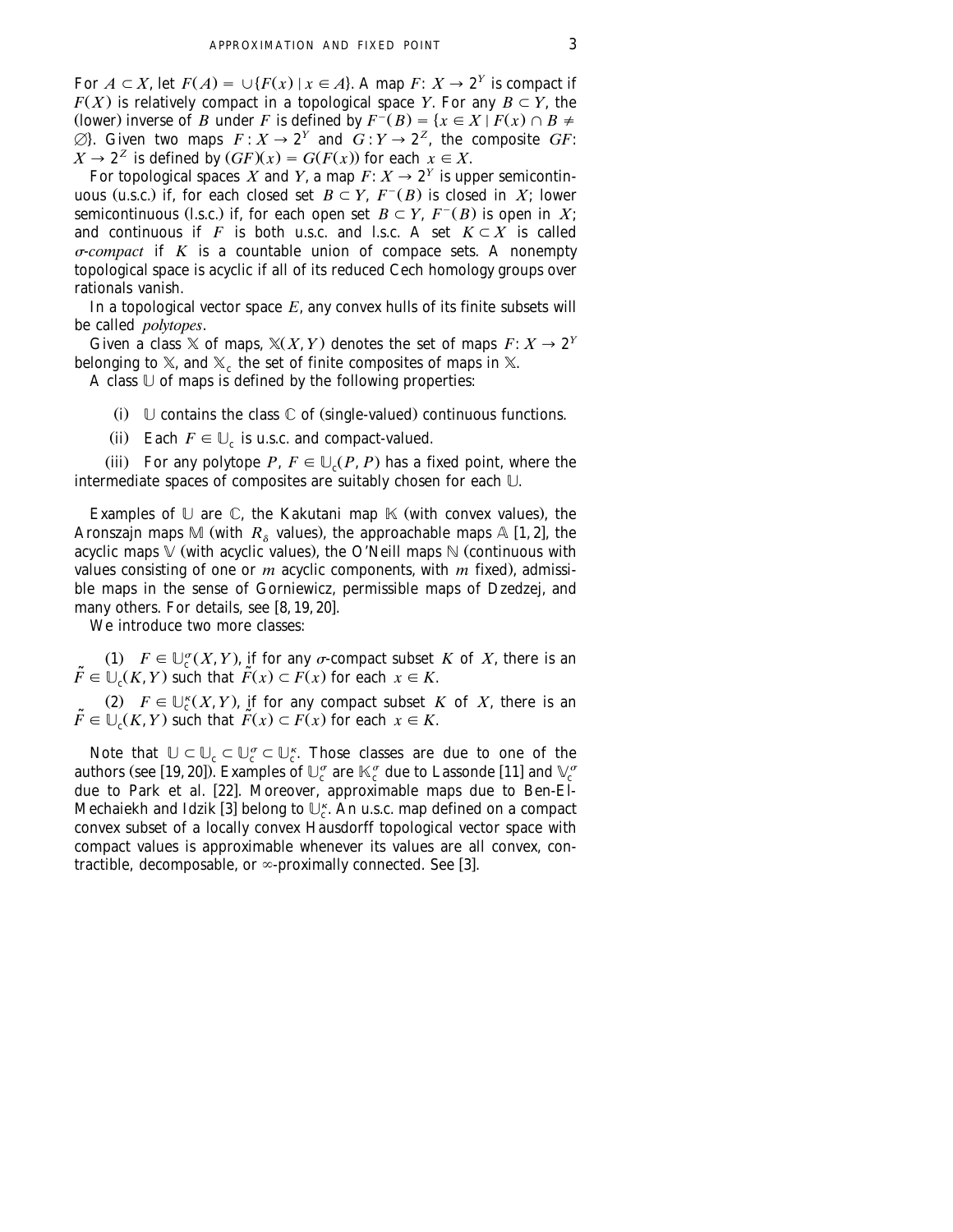#### 2. MAIN RESULTS

## We need the following particular form of Park [21, Theorem 1]:

LEMMA. Let S be a closed convex subset of a Banach space X. If  $F \in \bigcup_{c}^{k}(S, X)$  is a condensing map such that  $F(S)$  is bounded and  $F(x) \subset$  $I_{\rm s}(x)$  *for all*  $x \in b$  *dy S*, *then F has a fixed point.* 

If *X* is real and *F* is a Kakutani map, then the lemma holds whenever  $F(x) \cap$  cl  $I_{S}(x) \neq \emptyset$  for all  $x \in$  bdy *S*. See Deimling [5, Theorem 1].

THEOREM 1. *Let B be a closed ball with center at origin and radius r in a Banach space X. If*  $F \in \bigcup_{c}^{k}(B, X)$  *is condensing, then there exist an*  $x_0 \in B$ *and*  $y_0 \in F(x_0)$  *such that* 

$$
||x_0 - y_0|| = d(y_0, B) = d(y_0, \operatorname{cl} I_B(x_0)).
$$

*More precisely, either F has a fixed point*  $x_0 \in B$ ; *or there exist an*  $x_0 \in b$ dy *B and*  $y_0 \in F(x_0)$  *such that* 

$$
0 < ||x_0 - y_0|| = d(y_0, B) = d(y_0, \operatorname{cl} I_B(x_0)).
$$

*Proof.* Let  $p: X \rightarrow B$  be the radial projection, i.e.,

$$
p(x) = \begin{cases} x, & \text{if } ||x|| \le r \\ rx/||x||, & \text{if } ||x|| > r. \end{cases}
$$

From [18],  $p$  is a continuous 1-set-contractive map. Since  $F$  is condensing, it is clear that  $p \circ F$  is condensing. It is also clear that  $\mathbb{U}_c^{\kappa}$  is closed under composition; we have  $p \circ F \in \mathbb{U}_{c}^{K}(B, B)$ . From the lemma,  $p \circ F$  has a fixed point  $x_0$  in *B*; that is,  $x_0 = p(y_0)$  for some  $y_0 \in F(x_0)$ . We consider the following two cases:

*Case* 1. If  $||y_0|| \le r$ , then  $p(y_0) = y_0 = x_0$ , and hence  $||x_0 - y_0|| = 0$ . Therefore  $x_0$  is a fixed point of *F*.

*Case* 2. If 
$$
||y_0|| \ge r
$$
, then  $x_0 = p(y_0) = ry_0/||y_0||$ , and hence

$$
||x_0 - y_0|| = ||(ry_0/||y_0||) - y_0|| = ||y_0|| - r.
$$

For each  $x \in B$ , we have

$$
||y_0|| - r \le ||y_0|| - ||x|| \le ||x - y_0||.
$$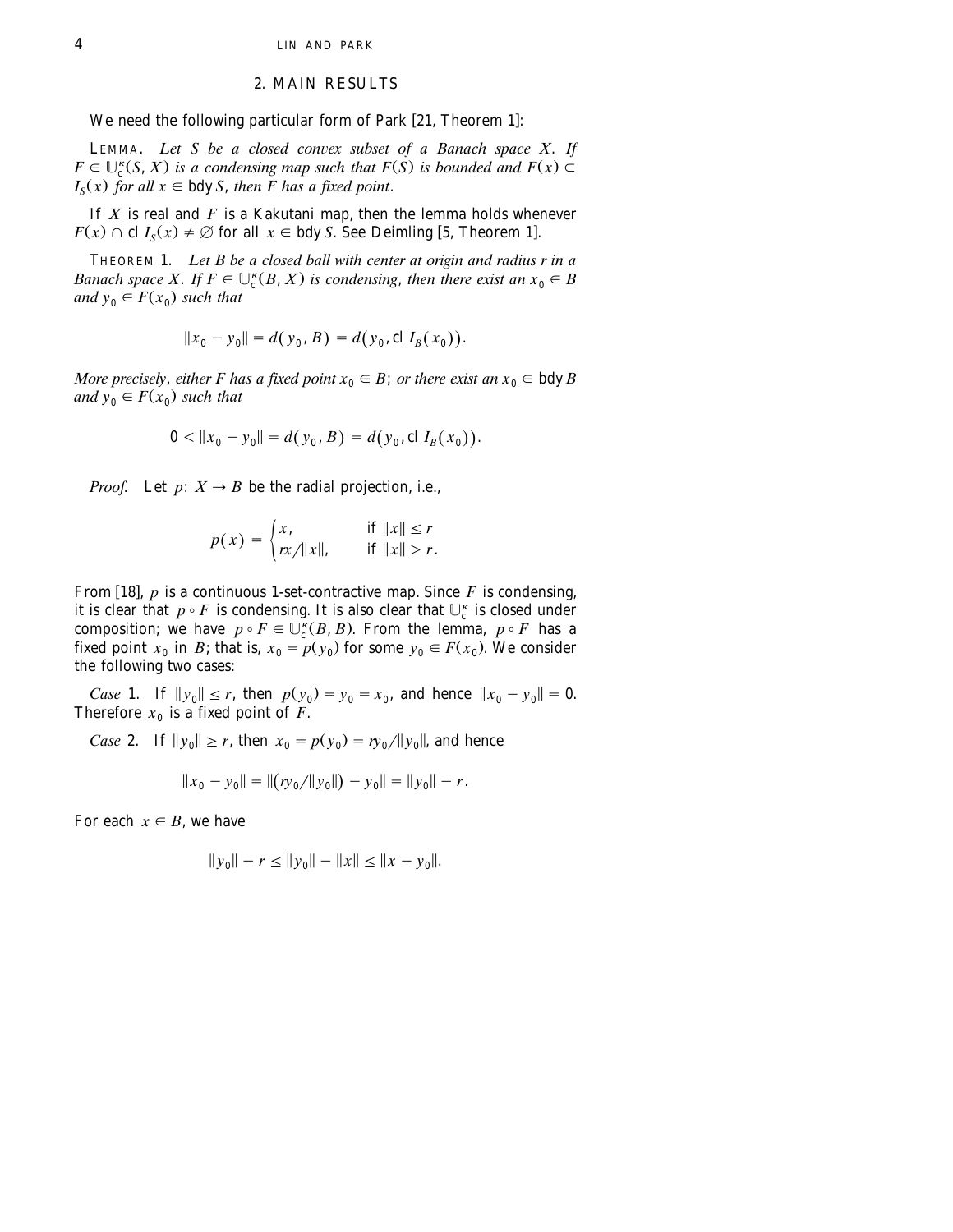Therefore, we have

$$
||x_0 - y_0|| = \lim_{x \in B} ||x - y_0|| = d(y_0, B).
$$

Now we show that  $||x_0 - y_0|| = d(y_0, \text{cl } I_B(x_0))$ . In fact, for any  $y \in I_B$  $I_R(x_0) \setminus B$ , there exist  $x \in B$  and  $r > 0$  such that

$$
y = x_0 + r(x - x_0).
$$

Then we must have  $r > 1$ , for otherwise,  $y = (1 - r)x_0 + rx \in B$ , since  $0 < r \leq 1$  and *B* is convex. Suppose  $||y - y_0|| < ||x_0 - y_0||$ . Since  $r > 1$  and

$$
(1/r)y + (1 - (1/r))x_0 = x \in B,
$$

we have

$$
||x - y_0|| = ||(1/r)(y - y_0) + (1 - (1/r))(x_0 - y_0)||
$$
  
\n
$$
\leq (1/r)||y - y_0|| + (1 - (1/r))||x_0 - y_0|| < ||x_0 - y_0||,
$$

which contradicts  $||x_0 - y_0|| = d(y_0, B)$ . Therefore we must have

$$
||x_0 - y_0|| \le ||y - y_0||
$$
 for all  $y \in I_B(x_0)$ ,

and, by taking limits on both sides, we have

$$
||x_0 - y_0|| \le ||y - y_0||
$$
 for all  $y \in cl I_B(x_0)$ .

Therefore we have

$$
||x_0 - y_0|| = d(y_0, B) = d(y_0, \operatorname{cl} I_B(x_0)).
$$

If  $x_0 \in \text{int } B$ , it is well known that cl  $I_B(x_0) = X$  and  $d(y_0, I_B(x_0)) = 0$ . This completes the proof.  $\blacksquare$ 

As mentioned in the definitions, U includes all of the known class of maps. Therefore Theorem 1 is true for a condensing map  $F$  that belongs to any of the following class of maps:  $\mathbb{K}_{c}$ ,  $\mathbb{V}_{c}$ ,  $\mathbb{N}_{c}$ ,  $\mathbb{K}_{c}^{k}$ ,  $\mathbb{V}_{c}^{k}$ ,  $\mathbb{N}_{c}^{k}$ , etc. We note that even for the special cases,  $\overline{F} \in \mathbb{K}$  (*F* is u.s.c. and  $\overline{F}(x)$  is compact convex) or  $F \in V$  *F* is u.s.c. and  $F(x)$  is compact acyclic), the corresponding result of Theorem 1 has not been proved. In other words, it is new, even for this class of maps. The same comments can be made for Theorem 3.

THEOREM 2. *Let B be a closed ball with its center at the origin and a radius r in a Banach space X. Suppose that*  $F \in \bigcup_{c}^{k}(B, X)$  *is condensing and*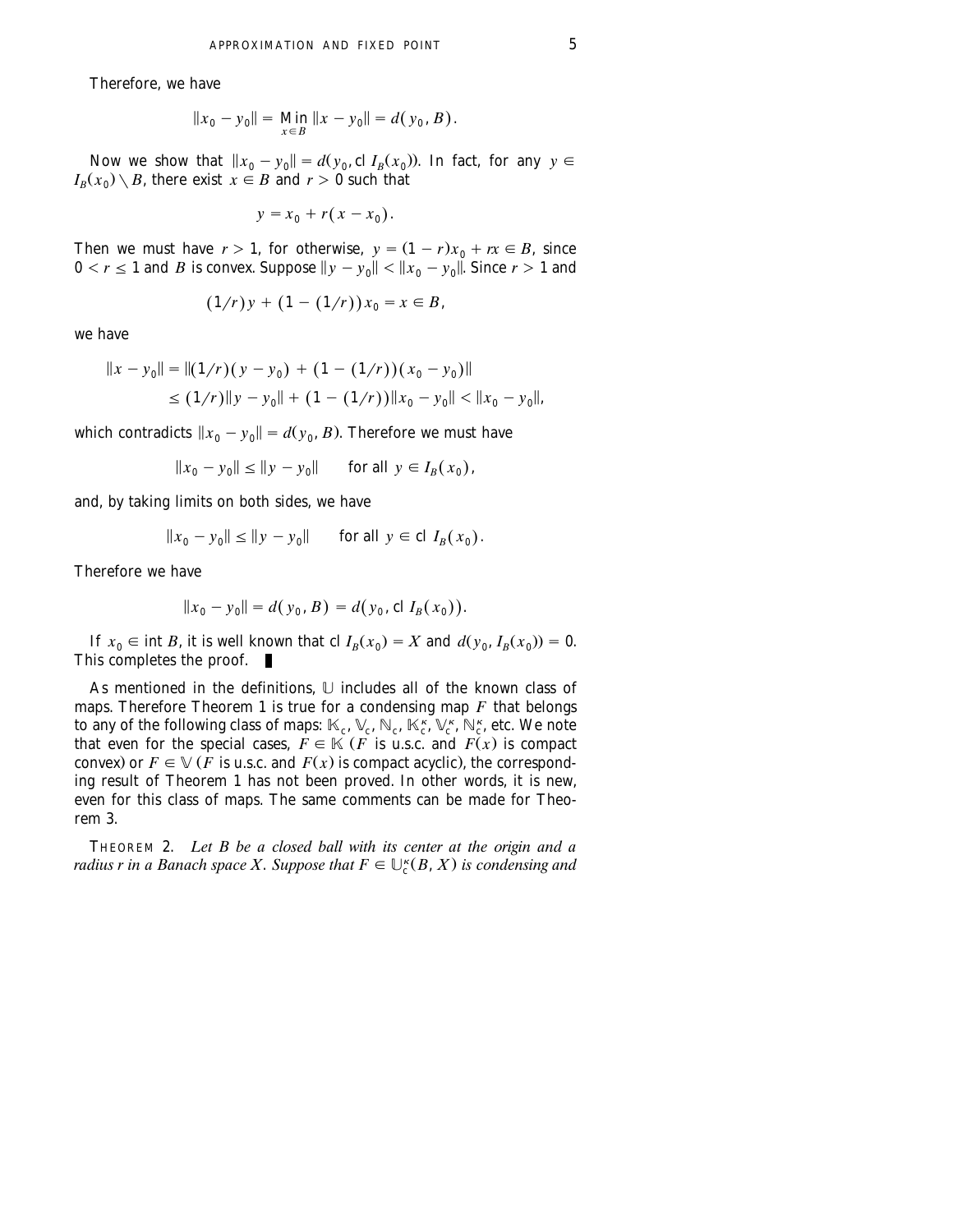*satisfies any one of the following conditions for all*  $x \in bdv$  *B*  $\setminus$  *F(x)*:

(i) For each  $y \in F(x)$ , we have  $||y - x|| > ||y - z||$  for some  $z \in$ cl  $I_R(x)$ .

(ii) *For each*  $y \in F(x)$ *, there exists*  $\lambda$ ,  $|\lambda|$  < 1, *such that*  $\lambda x + (1 \lambda$ )  $y \in$  cl  $I_R(x)$ .

(iii)  $F(x) \subset \text{cl } I_B(x)$ .

*Then F has a fixed point in B*.

*Proof.* By Theorem 1, we have either

- $(1)$  *F* has a fixed point in *B*; or
- (2) there exist  $x_0 \in b \, dy \, B$ , and  $y_0 \in F(x_0)$  such that

$$
0 < ||x_0 - y_0|| = d(y_0, B) = d(y_0, \mathrm{cl} I_B(x_0)).
$$

If  $F$  satisfies condition (i), it is clear to see that it contradicts  $(2)$ . Therefore (1) must be true, i.e.,  $F$  has a fixed point in  $B$ .

If  $F$  satisfies condition (ii), then  $F$  does not satisfy (2). In fact, if  $F$ satisfies (2), for the  $x_0$  and  $y_0$ , by condition (ii), there exists  $\lambda$ ,  $|\lambda|$  < 1, such that  $\lambda x_0 + (1 - \lambda) y_0 \in \text{cl } I_B(x_0)$ , and by (2),

$$
0 < \|x_0 - y_0\| \le \|y_0 - (\lambda x_0 + (1 - \lambda)y_0)\|
$$
\n
$$
= \|\lambda y_0 + (1 - \lambda)y_0 - (\lambda x_0 + (1 - \lambda)y_0)\|
$$
\n
$$
= |\lambda| \|y_0 - x_0\| < \|y_0 - x_0\|,
$$

which is a contradiction. Hence  $F$  does not satisfy (2), and (1) must be true, i.e., *F* has a fixed point in *B*.

If  $F$  satisfies condition (iii), then  $F$  satisfies condition (ii), by taking  $\lambda = 0$ .

THEOREM 3. Let S be a closed convex subset in a Hilbert space X. If  $F \in \bigcup_{c}^{k}(S, X)$  is condensing, and  $F(S)$  is bounded, then there exists an  $x_0 \in S$  *and*  $y_0 \in F(x_0)$  *such that* 

$$
||x_0 - y_0|| = d(y_0, S) = d(y_0, \operatorname{cl} I_S(x_0)).
$$

*More precisely, either F has a fixed point*  $x_0 \in S$ *, or there exists an*  $x_0 \in b$ dy *S and*  $y_0 \in F(x_0)$  *such that* 

$$
0 < ||x_0 - y_0|| = d(y_0, S) = d(y_0, \operatorname{cl} I_S(x_0)).
$$

*Proof.* Let  $p: X \to S$  be the metric projection; that is, for each  $y \in X$ , we have

$$
||p(y) - y|| = d(y, S).
$$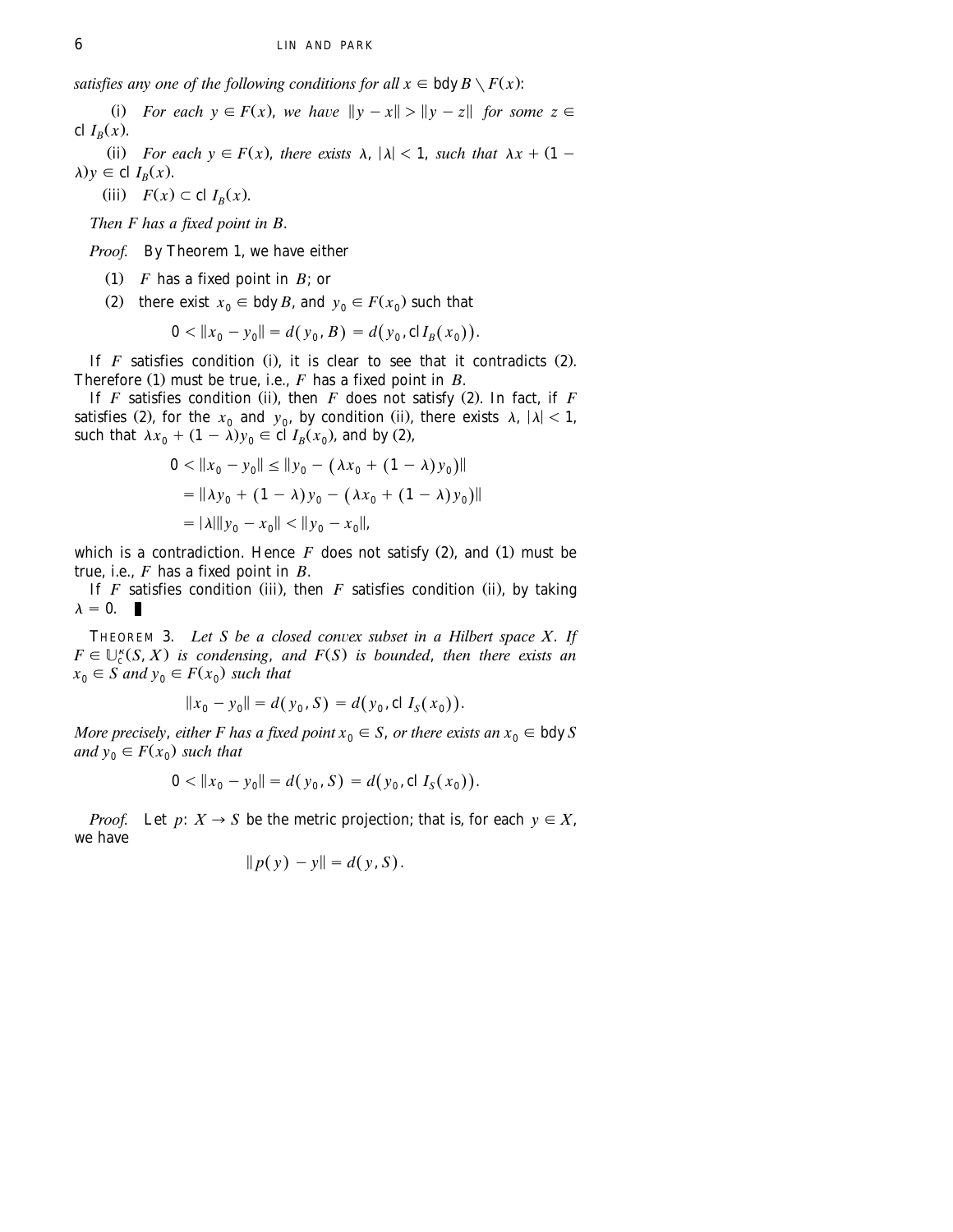<span id="page-6-0"></span>From [4], *p* is nonexpansive. Then  $p \circ F$  is condensing. Furthermore, it is clear that  $p \circ F \in U_c^{\kappa}(S, S)$ . By the lemma,  $p \circ F$  has a fixed point  $x_0 \in S$ ; that is,  $x_0 = p(y_0)$  for some  $y_0 \in F(x_0)$ . Therefore,

$$
||x_0 - y_0|| = ||p(y_0) - y_0|| = d(y_0, S).
$$

Following the same proof as in Theorem 1, we can get

$$
||x_0 - y_0|| = d(y_0, \operatorname{cl} I_S(x_0)). \quad \blacksquare
$$

THEOREM 4. Let S be a closed convex subset in a Hilbert space  $X$ . If  $F \in \bigcup_{c}^{k}(S, X)$  is condensing,  $F(S)$  is bounded, and F satisfies any one of *three conditions of Theorem* 2 *with*  $S = B$ , *then F* has a fixed point in S.

*Proof.* The proof is similar to that for Theorem 2, except that we use Theorem 3 instead of Theorem 1. п

As we noted earlier, if *F* is single-valued, Theorems 1 and 3 reduce to the results of Lin  $[13]$ . Moreover, Theorems 2 and 4 contain some known results. For the literature, see Park [21].

## **REFERENCES**

- 1. H. Ben-El-Mechaiekh, The coincidence problem for compositions of set-valued maps, *Bull. Austral. Math. Soc.* 41 (1990), 421-434.
- 2. H. Ben-El-Mechaiekh and P. Deguire, General fixed point theorems for non-convex set-valued maps, *C. R. Acad. Sci. Paris* 312 (1991), 433-438.
- 3. H. Ben-El-Mechaiekh and A. Idzik, A Leray-Schauder type theorem for approximable maps, *Proc. Amer. Math. Soc.* **122** (1994), 105-109.
- 4. W. Cheney and A. A. Goldstein, Proximity maps for convex sets, *Proc*. *Amer*. *Math*. *Soc*. **10** (1959), 448-450.
- 5. K. Deimling, Fixed points of weakly inward multis, *Nonlinear Anal*. **10** (1986), 1261-1262.
- 6. Ky Fan, Extentions of two fixed point theorems of F. E. Browder, *Math. Z.* 112 (1969),  $234 - 240.$
- 7. Ky Fan, Some properties of convex sets related to fixed point theorems, *Math*. *Ann*. **266**  $(1984)$ , 519-537.
- 8. A. Granas, On the Leray-Schauder alternative, *Topics Meth. Nonlinear Anal.* **2** (1993),  $225 - 231.$
- 9. C. W. Ha, On a minimax inequality of Ky Fan, Proc. Amer. Math. Soc. 99 (1987), 680-682.
- 10. W. B. Kong and X. P. Ding, Approximation theorems and fixed point theorems for multivalued condensing mappings in wedges, *J. Math. Anal. Appl.* 167 (1992), 468-481.
- 11. M. Lassonde, Fixed points for Kakutani factorizable multifunctions, *J*. *Math*. *Anal*. *Appl*. **152** (1990), 46-60.
- 12. M. Lassonde, Reduction du cas multivoque au cas univoque dans les problemes de ` coincidence, *in*, "Fixed Point Theory and Applications" (M. A. Thera and J. B. Baillon, Eds.), pp. 293-302, Longman Scientific and Technical, Essex, 1991.